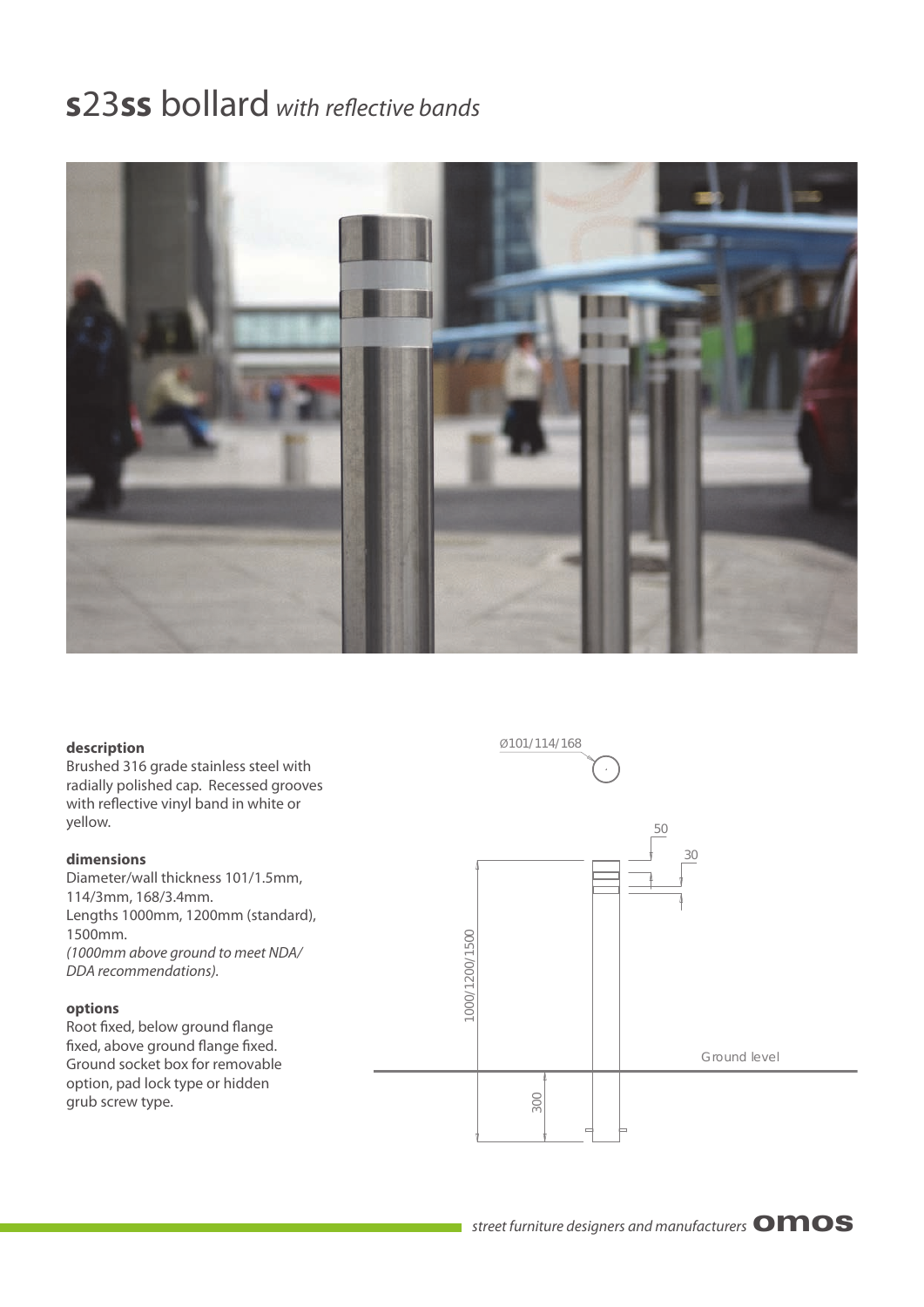# **s**23 AGFF Fixing Instructions

### **(for areas already paved)**

- **1** Ensure that the surface which the bollard is to be fixed to is of sufficient size and strength for this purpose.
- **2** Position the bollard in the desired location and mark hole positions.
- **3** Drill following fixing manufacturer's instructions to suit the chosen fixing. Choose a fixing which will accept an M10 SS CSK bolt, either a mechanical anchor (such as Hilti HSC-IR M10\*60) or an internally threaded fixing designed for chemical fixing (such as Hilti HIS-RN M10xL [length to suit]). IMPORTANT, the depth of the hole must be sufficient to allow the fixing to be fully embedded in the concrete rather than partially in the paver and partially in the concrete.
- **4** Insert the fixings into the ground following fixing manufacturer's instructions.
- **5** Reposition the bollard and screw in M10 SS CSK (stainless steel with countersunk head) into the 4 no.fixings. Where chemical fixing is used (such as Hilti HIT-HY 150) leave sufficient time to cure.
- **6** Tighten the bolts.

### **Foundations**

Foundations must be to engineers specification. Omos recommends a minimum cube size of 400mm.







**Above,** fixing details.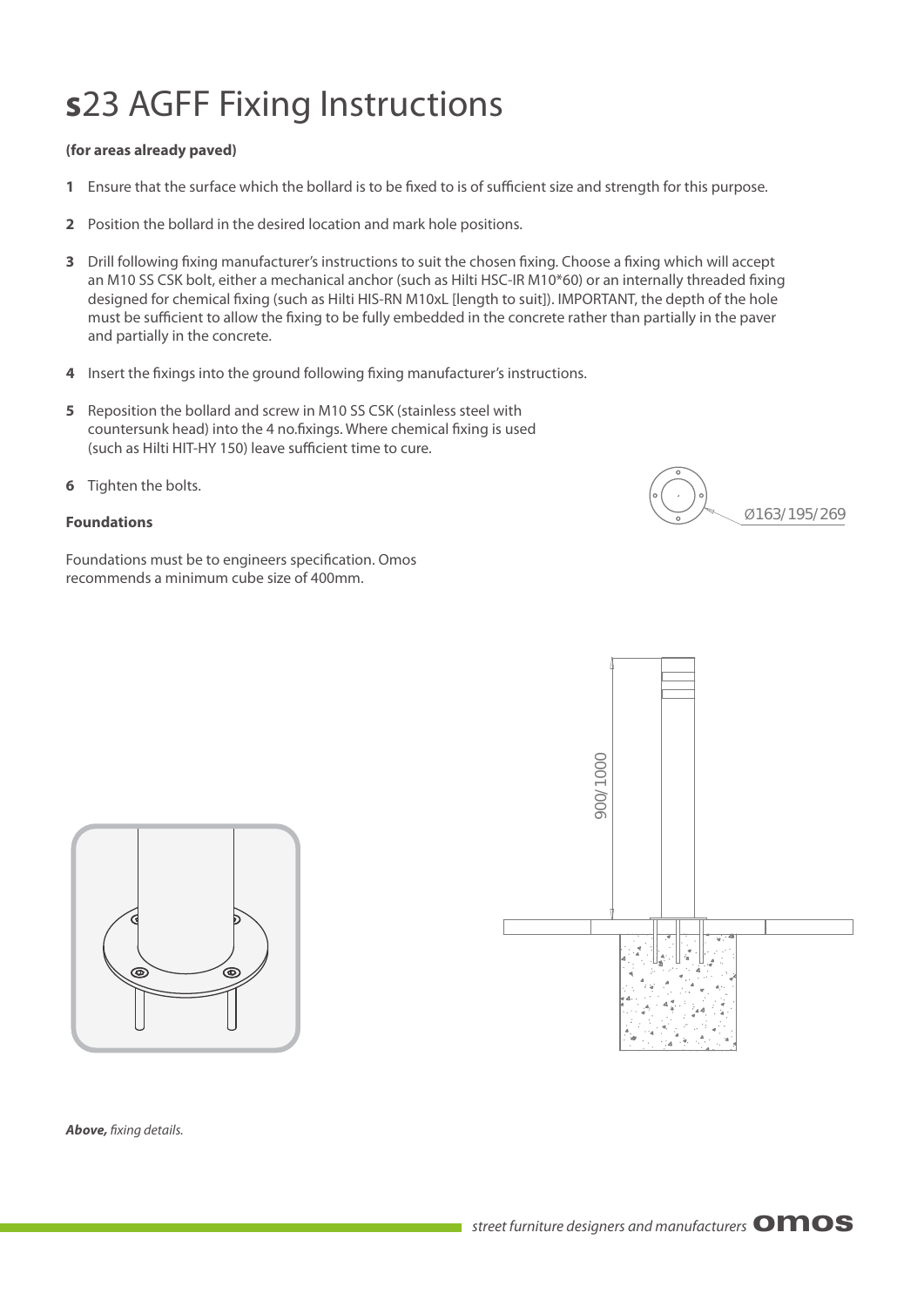# **s**23 BGFF Fixing Instructions

### **(for areas already paved)**

- 1 Cast foundation to engineers specification where bollard is to be located. The surface of the foundation must be level and finished to 100mm +10mm, -0mm. Leave to fully cure.
- **2** Position the bollard in the desired location and mark hole positions.
- **3** Drill 12mm holes to a depth of 150mm (or more depending on length of fixing), insert M12 through bolts (such as Hilti HSA M12).

160/170/250

- **4** Use shims if necessary to ensure the correct height and plumb. Tighten bollard in position.
- **5** Where necessary cut or core drill the paving slabs and reinstate.
- **6** Render neatly around bollard with non shrink grout, removing any grout residue.

### **Foundations**

Foundations must be to engineer's specification. Omos recommends a minimum cube size of 400mm.





**Above,** fixing details.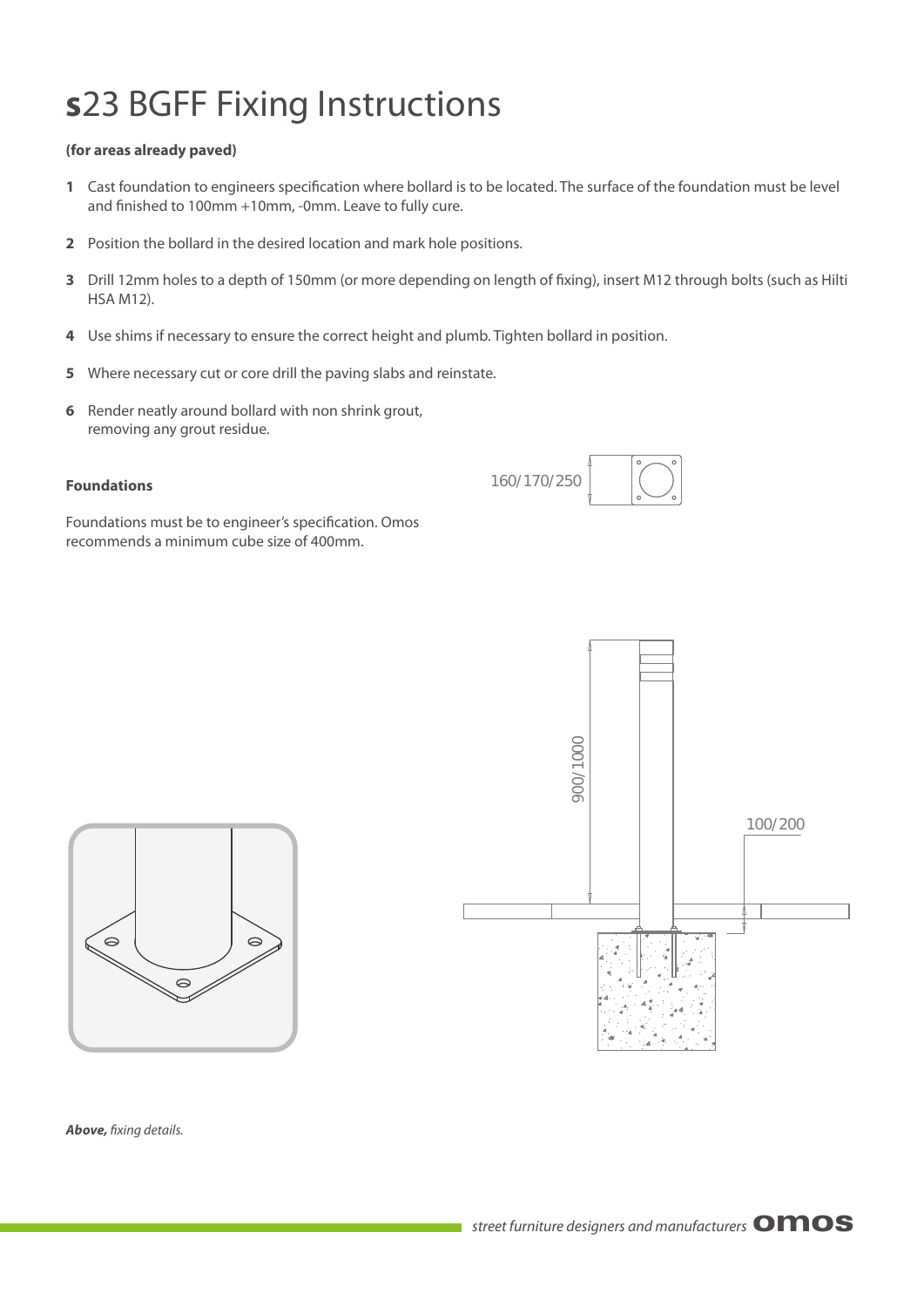## **s**23 RF Fixing Instructions

### **(for areas already paved)**

note: as an alternative to setting the bollard directly into the foundation, a plastic pipe may be set in the foundation allowing the bollard to be fixed at a later date.

- **1** Set out the position of the bollard/s.
- **2** Where the area has been paved remove sufficient pavers to facilitate excavation.
- **3** Excavate holes to engineer's specification.
- **4** Position bollard precisely ensuring correct position, height and plumb. Prop securely in position.
- 5 Back fill holes with concrete (35N20) leaving sufficient depth for paving slabs and bedding.
- **6** Once set remove props.
- **7** Where necessary cut or core drill the paving slabs and reinstate.
- **8** Render neatly around bollard with non shrink grout, removing any grout residue.

#### **Foundations**

Foundations must be to engineer's specification. Omos recommends a minimum cube size of 400mm.



 $\bar{z}$ 

12

Ø101/114/168



**Above,** fixing details.